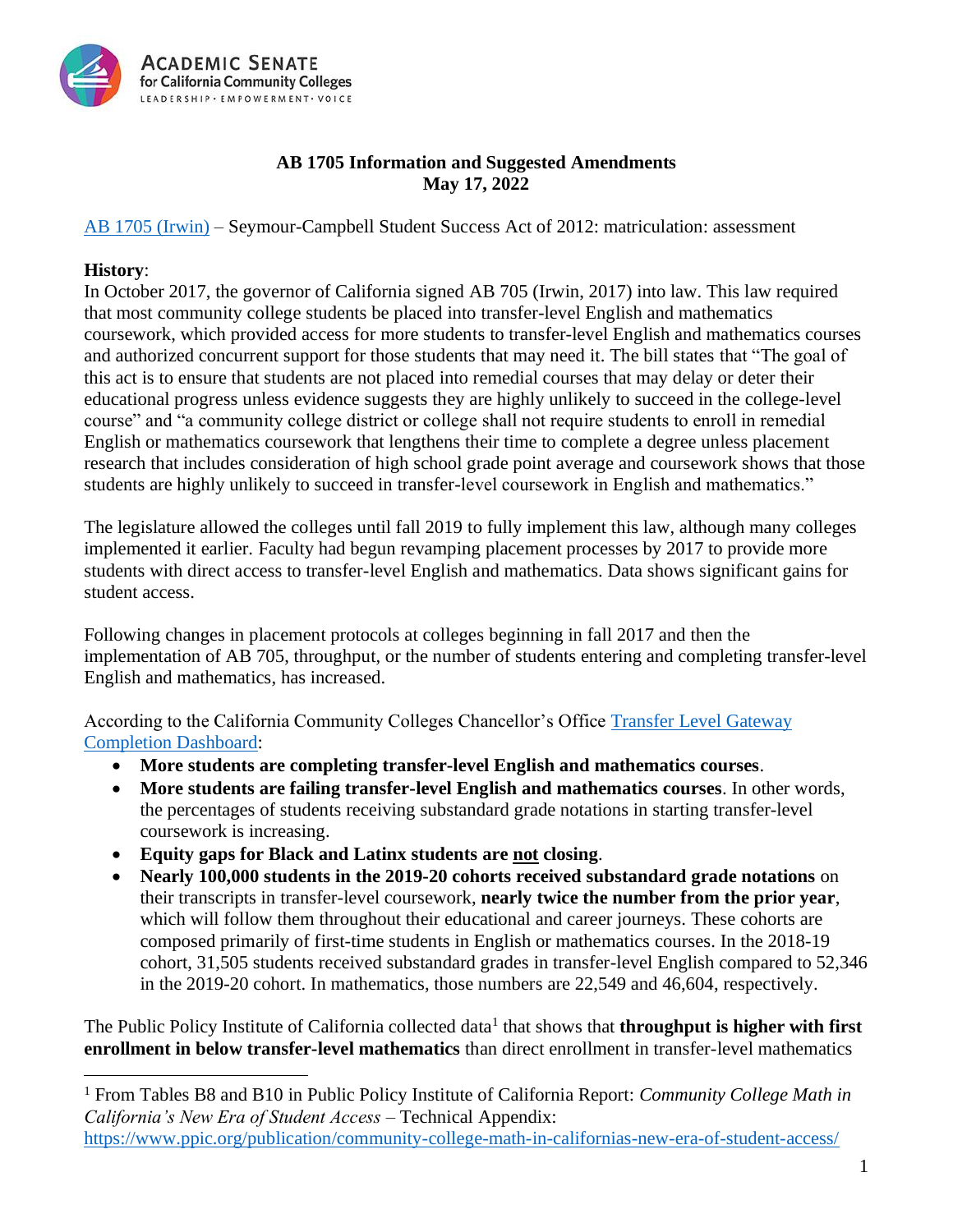

for some populations. Although not discussed in reports from many interest groups, this data should be considered as solutions are designed to meet all populations of students. **A one-size fits all fix is not the solution**.

# **Philosophy**:

The ASCCC commends faculty for the work they have done in improving access to transfer-level coursework in English and mathematics. We have no request for nor interest in going back to pre-AB 705 placement processes requiring students to enroll in long remedial pathways in order to take their first transfer-level English or mathematics course.

The ASCCC fully supports the mission of the California community colleges as stated in Education Code §66010.4, which is consistent with student agency in choosing their educational pathways that best meet their educational and career goals: both full access to transfer-level English and mathematics with support when needed or desired and access to preparatory or remedial coursework for those students that may need or desire it due to gaps or missing components in their educational backgrounds.

**Suggested Amendments to** AB 1705 (Irwin, 2022) as of May 6, 2022:

- 1. **Include data requirements of the Transfer Level Gateway Completion Dashboard as written in the first version of AB 1705: SEC. 5. Section 78213.2**. If colleges are required to enroll students in transfer-level coursework, then **data on all enrollment must be collected and posted**, including enrollment data from the first day of class through the census date, to assess and evaluate compliance and effectiveness of AB 1705.
- 2. **Amend the language in Section 78213 (c)(8):** "…The regulations should ensure that, for students who seek a goal other than transfer, and who are in certificate or degree programs with specific requirements as **dictated** *determined* by the program's advisory board, or accrediting body, *or curriculum committee* that cannot be met with transfer-level coursework, a community college district or community college maximizes the probability that a student will enter and complete the required college-level coursework in English and mathematics." **Most of these programs are career and technical education programs.** Transfer-level coursework in English and mathematics will satisfy college-level or pre-transfer-level requirements due to the scaffolding of skills in preparing students for transfer-level coursework. Placing students in transfer-level coursework is absolutely supported. However, requiring colleges to enroll students in transfer-level coursework even when that coursework is not required will result in the elimination of college-level coursework. In order to stop students from enrolling in such coursework, the colleges will be forced to not offer such coursework. By not offering such coursework, degree and certificate requirements that only require college-level will amount to having those requirements raised. In addition, students that may not have needed concurrent support may now have to take concurrent support in the transfer-level coursework, thus adding a barrier to their educational goals.
- 3. **Eliminate the constraints on STEM pathways**. Determining appropriate and valuable major preparation coursework should be done by faculty, experts in their fields. The new language in the bill would now require colleges to document the value or need of college algebra,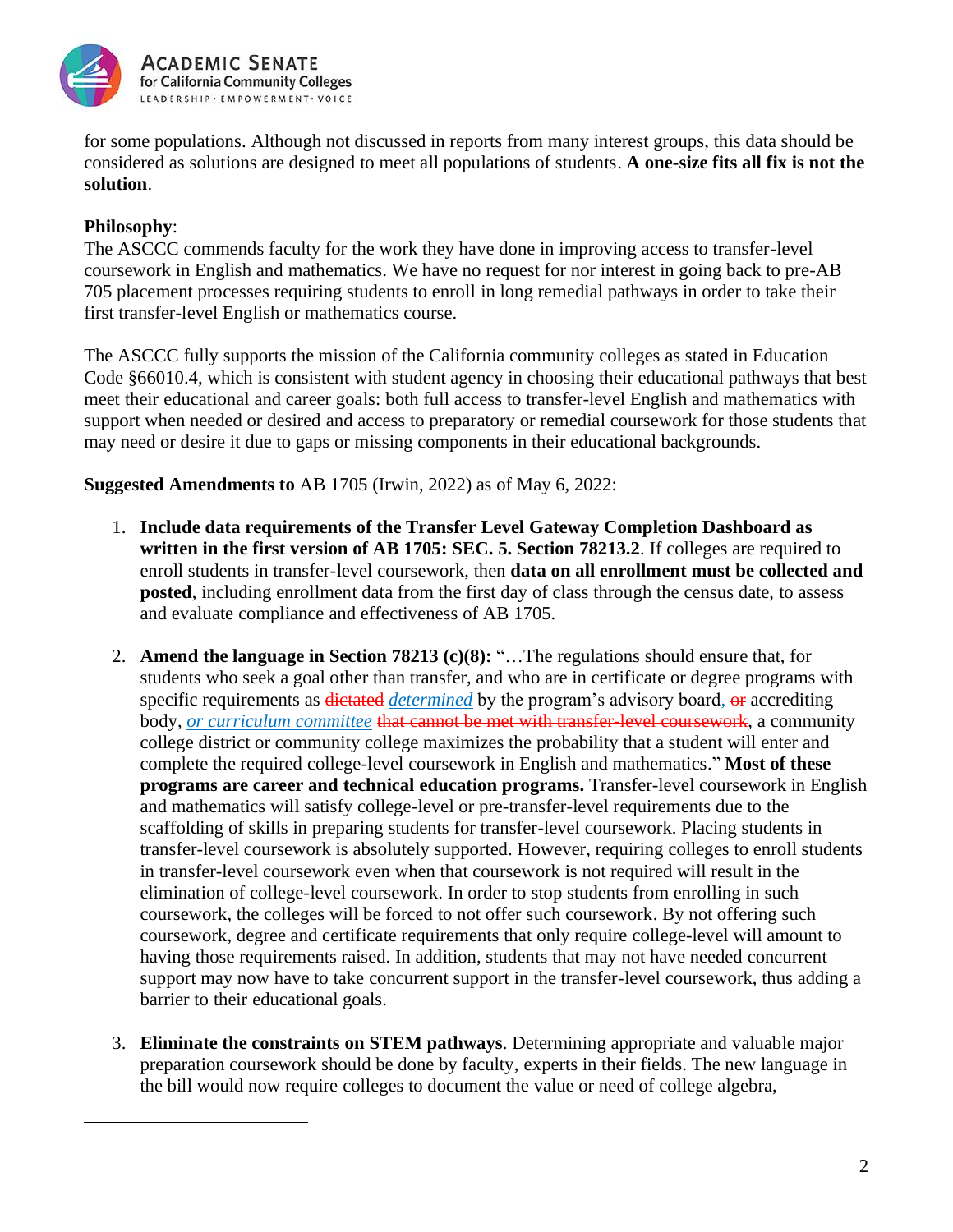

trigonometry, or pre-calculus preparation for STEM fields, which gives rise to a number of concerns:

- a. What problem is this language attempting to address? Has evidence surfaced that such pathways are not needed for success in STEM fields?
- b. This language is analogous to the requirements for placing and enrolling all or nearly all students in transfer-level English and mathematics but is now legislating STEM pathways and will likely only permit students who have prepared for STEM in high school to enter a STEM pathway in community college;
- c. If this language is passed, will it pave the way similar requirements for the benefit of coursework in English composition? Oral communication? History? Social science?

## 4. **Amend the language addressing noncredit education.**

- a. Does evidence exist that colleges have been using noncredit coursework to circumvent current law? **Amend Section 78213 (i)(4):** Either delete this subsection or recognize the purpose of noncredit education as follows: "A community college shall not use *develop new* noncredit coursework to circumvent…subdivision. *Noncredit course offerings that build basic educational skills shall continue to benefit noncredit underrepresented adult learners*."
- b. **Amend Section 78213 (j)(2):** "…school or *equivalency* a GED *and students enrolled in noncredit courses that build basic educational skills, including noncredit ESL."*
- c. Change general equivalency diploma (GED) to high school equivalency certificate throughout the bill.

## 5. **Amend the following as requested by the ASCCC delegates through [Resolution S22 06.03:](https://www.asccc.org/resolutions/upholding-california-community-college-mission-oppose-ab-1705-irwin-2022-april-9-2022)**

a. **SEC. 3 Section 78213** of the Education Code is amended to read: *(n) Placement and enrollment of students in a transfer-level English or mathematics course should not prevent students from enrolling in a pre-transfer level English or mathematics course when a student determines a course fulfills their academic needs based on the desire to do any of the following:*

*(1) Complete a certificate or Career Technical Education program. (2) Make up for learning loss from the COVID-19 global pandemic or break in education.*

*(3) Build skills or re-skill.*

*(4) Fulfill a lifelong learning priority in written communication and quantitative reasoning courses.* 

(n) *(o)* For purposes of this section, "assessment" *the following definitions apply:*

b. **SEC. 2. Section 78212.5** is added to the Education Code, to read: 78212.5. *(b) California community colleges shall place and enroll students into transfer-level mathematics or English coursework that satisfies a requirement of the student's intended certificate or associate degree or a requirement for transfer within their intended major. Consistent with the legislative goal of expediting program completion, this placement and enrollment will not create additional English or mathematics requirements in program pathways nor to increase the level of the English or mathematics requirements in program pathways.*